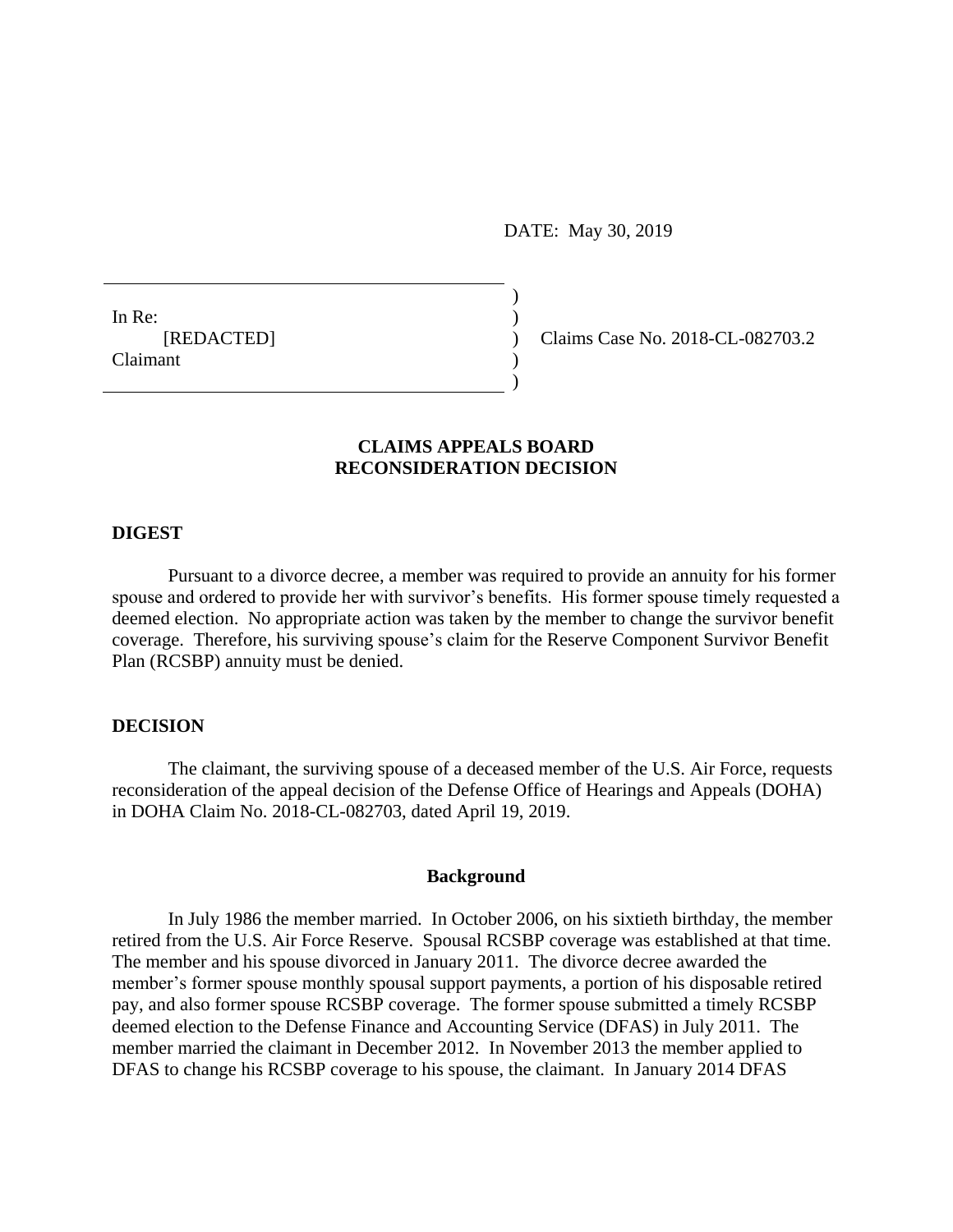denied his request on the basis that a timely deemed election had been submitted by his former spouse thereby establishing RCSBP former spouse coverage for her.

After the member's death in 2017 the claimant submitted a claim for the RCSBP annuity. DFAS denied the claim because the member's former spouse had submitted a timely deemed election. In the appeal decision, the DOHA adjudicator upheld DFAS's denial of the claimant's claim for the RCSBP annuity.

In her request for reconsideration, through her attorney, the claimant states that the member never elected RCSBP coverage for his former spouse. She states that the member was mentally unstable at the time of his divorce proceedings, and therefore, did not participate in the divorce proceedings, never signed any divorce documentation, and did not appear at any hearings on the matter. However, she states that he clearly designated her as his RCSBP beneficiary after they were married. She requests correction of the record in order to receive the RCSBP as the member's lawful widow.

#### **Discussion**

SBP is an income maintenance program for survivors of deceased members of the uniformed services. *See* 10 U.S.C. §§ 1447-1455. A member may elect coverage for a former spouse. *See* 10 U.S.C. § 1448(b)(3). However, in recognition of the fact that coverage under the SBP could become an item of negotiation in a divorce settlement, Congress concluded that a former spouse should be able to rely on and enforce an award of survivors benefits by a divorce court by means of a "deemed election." *See* 10 U.S.C. § 1450(f)(3); and 66 Comp. Gen. 687 (1987). As a result, statutory provisions have been included to provide that if a member who is required by court order to provide former spouse SBP coverage, or has entered into such an agreement which has been incorporated in, or ratified or approved by, a court order, then refuses or fails to make the election as agreed, the former spouse may make a request to the Secretary concerned within a year of the court order, and the Secretary concerned shall then "deem" an election to have been made by the member. *See* 10 U.S.C. § 1450(f)(3).

In this case, the member's former spouse was covered under the RCSBP as the member's spouse beneficiary from the time he retired in 2006, until such coverage ended with their divorce in January 2011. Under the terms of the divorce decree, the former spouse was entitled to former spouse RCSBP coverage. The member's former spouse submitted a timely deemed election to DFAS in July 2011. The member took no action to challenge this provision or the deemed election in court.

Although the claimant maintains that the member was not competent at the time of the divorce, DFAS had no obligation to go beyond the face of the court order. *See* DOHA Claims Case No. 2013-CL-110501.2 (July 17, 2014); DOHA Claims Case No. 2011-CL-101402.2 (February 9, 2012); and DOHA Claims Case No. 06050122 (May 31, 2006). Absent anything on the face of the order indicating that it was issued without proper legal authority, DFAS is obligated to process the election under 10 U.S.C. § 1450(f)(3). DFAS determined the divorce